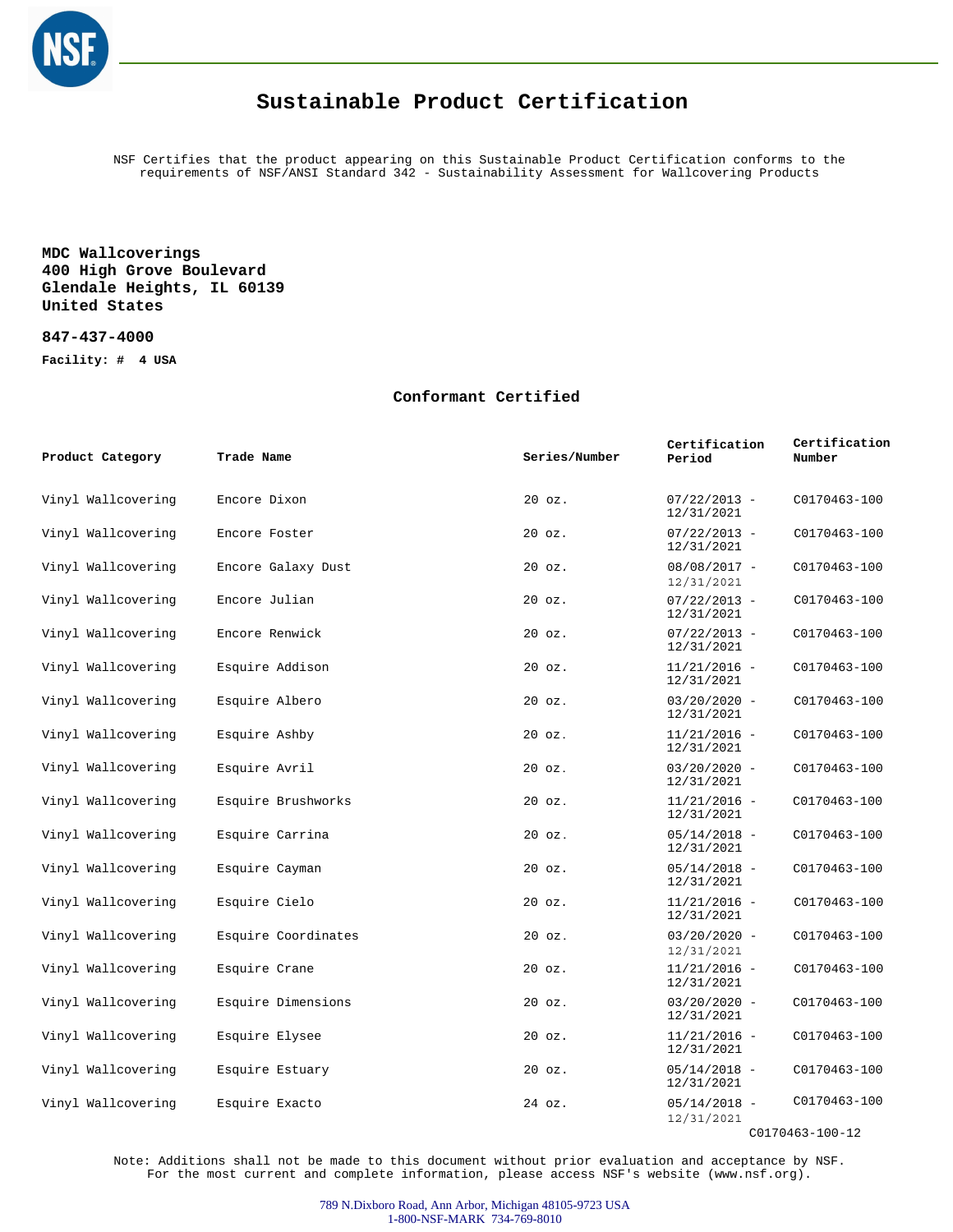

# **Sustainable Product Certification**

| Vinyl Wallcovering | Esquire Ferro        | $20$ $oz.$ | $03/20/2020 -$<br>12/31/2021 | C0170463-100 |
|--------------------|----------------------|------------|------------------------------|--------------|
| Vinyl Wallcovering | Esquire Fleet        | $20$ $oz.$ | $03/20/2020 -$<br>12/31/2021 | C0170463-100 |
| Vinyl Wallcovering | Esquire Florence     | $20$ $oz.$ | $11/21/2016 -$<br>12/31/2021 | C0170463-100 |
| Vinyl Wallcovering | Esquire Grayson      | $20$ $oz.$ | $11/21/2016 -$<br>12/31/2021 | C0170463-100 |
| Vinyl Wallcovering | Esquire Harvard      | $20$ $oz.$ | $05/14/2018 -$<br>12/31/2021 | C0170463-100 |
| Vinyl Wallcovering | Esquire Havana       | $20$ $oz.$ | $11/21/2016 -$<br>12/31/2021 | C0170463-100 |
| Vinyl Wallcovering | Esquire HighWire     | 20 oz.     | $11/21/2016 -$<br>12/31/2021 | C0170463-100 |
| Vinyl Wallcovering | Esquire Kendrick     | $20$ $oz.$ | $11/28/2012 -$<br>12/31/2021 | C0170463-100 |
| Vinyl Wallcovering | Esquire Kew Gardens  | $20$ $oz.$ | $03/20/2020 -$<br>12/31/2021 | C0170463-100 |
| Vinyl Wallcovering | Esquire Meyer        | $20$ $oz.$ | $11/21/2016 -$<br>12/31/2021 | C0170463-100 |
| Vinyl Wallcovering | Esquire Nielson      | $20$ $oz.$ | $11/21/2016 -$<br>12/31/2021 | C0170463-100 |
| Vinyl Wallcovering | Esquire Optique      | $20$ $oz.$ | $11/21/2016 -$<br>12/31/2021 | C0170463-100 |
| Vinyl Wallcovering | Esquire Pakhra       | $20$ $oz.$ | $03/20/2020 -$<br>12/31/2021 | C0170463-100 |
| Vinyl Wallcovering | Esquire Palmetto     | $20$ $oz.$ | $11/21/2016 -$<br>12/31/2021 | C0170463-100 |
| Vinyl Wallcovering | Esquire Pulp Fiction | $20$ $oz.$ | $05/14/2018 -$<br>12/31/2021 | C0170463-100 |
| Vinyl Wallcovering | Esquire Revie        | $20$ $oz.$ | $05/14/2018 -$<br>12/31/2021 | C0170463-100 |
| Vinyl Wallcovering | Esquire Saddlery     | $20$ $oz.$ | $11/21/2016 -$<br>12/31/2021 | C0170463-100 |
| Vinyl Wallcovering | Esquire Samarra      | $20$ $oz.$ | $11/21/2016 -$<br>12/31/2021 | C0170463-100 |
| Vinyl Wallcovering | Esquire Seville      | $20$ $oz.$ | $08/08/2017 -$<br>12/31/2021 | C0170463-100 |
| Vinyl Wallcovering | Esquire Snyder       | $20$ $oz.$ | $11/21/2016 -$<br>12/31/2021 | C0170463-100 |
| Vinyl Wallcovering | Esquire Spencer      | $20$ $oz.$ | $11/21/2016 -$<br>12/31/2021 | C0170463-100 |
| vinyl Wallcovering | Esquire Studio One   | $20$ $oz.$ | $05/14/2018 -$<br>12/31/2021 | C0170463-100 |
| Vinyl Wallcovering | Esquire Tailor Made  | $20$ $oz.$ | $03/20/2020 -$<br>12/31/2021 | C0170463-100 |
| Vinyl Wallcovering | Esquire Tempra       | $20$ $oz.$ | $03/20/2020 -$<br>12/31/2021 | C0170463-100 |
| Vinyl Wallcovering | Esquire Tenor        | $20$ $oz.$ | $11/21/2016 -$<br>12/31/2021 | C0170463-100 |
| Vinyl Wallcovering | Esquire Vestige      | $20$ $oz.$ | $03/20/2020 -$<br>12/31/2021 | C0170463-100 |
| Vinyl Wallcovering | Esquire Villagio     | 20 oz.     | $08/08/2017 -$<br>12/31/2021 | C0170463-100 |
| Vinyl Wallcovering | Esquire Wire Grain   | $20$ $oz.$ | $03/20/2020 -$<br>12/31/2021 | C0170463-100 |

C0170463-100-12

Note: Additions shall not be made to this document without prior evaluation and acceptance by NSF. For the most current and complete information, please access NSF's website (www.nsf.org).